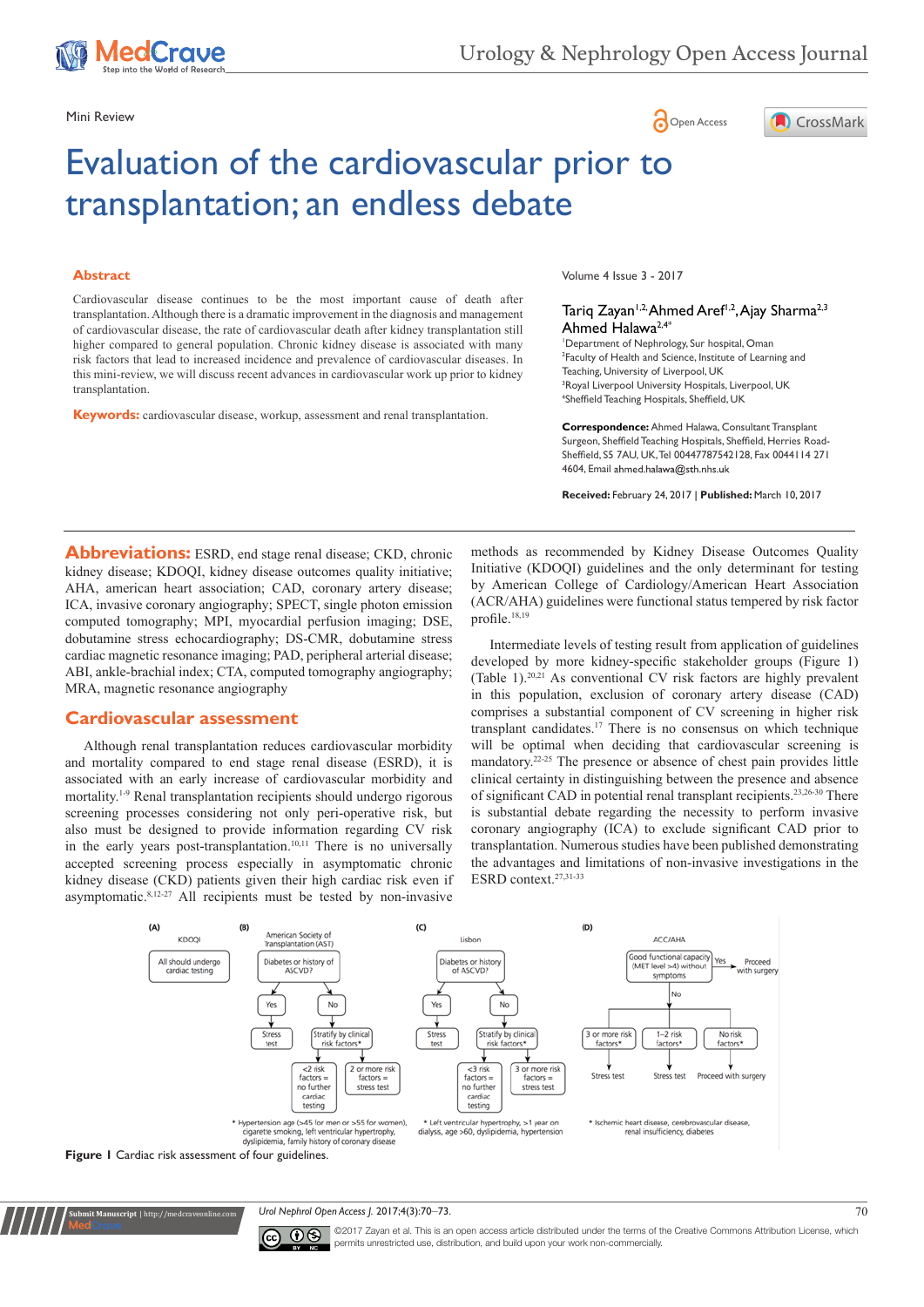|  | Table I Non-invasive cardiovascular assessment of potential kidney transplant recipient |  |  |  |  |  |  |
|--|-----------------------------------------------------------------------------------------|--|--|--|--|--|--|
|--|-----------------------------------------------------------------------------------------|--|--|--|--|--|--|

| Non-Invasive Cardiovascular Assessment of Potential Kidney Transplant Recipient |   |                                                          |  |  |  |
|---------------------------------------------------------------------------------|---|----------------------------------------------------------|--|--|--|
|                                                                                 |   | Resting Electrocardiography                              |  |  |  |
|                                                                                 |   | Conventional Echocardiography                            |  |  |  |
|                                                                                 |   | Stress Electrocardiography                               |  |  |  |
|                                                                                 |   | Stress echocardiography either exercise or pharmacologic |  |  |  |
|                                                                                 |   | Myocardial perfusion scan                                |  |  |  |
|                                                                                 |   | Carotid intimal medial thickness                         |  |  |  |
|                                                                                 |   | Cardiopulmonary exercise test                            |  |  |  |
|                                                                                 |   | Computed tomography coronary angiography                 |  |  |  |
|                                                                                 | ٠ | Magnetic resonance angiography                           |  |  |  |
|                                                                                 | ٠ | Cardiac magnetic resonance imaging                       |  |  |  |
|                                                                                 |   | Electron beam computed tomography                        |  |  |  |
|                                                                                 | ٠ | Digital subtraction fluorography                         |  |  |  |

Exercise-based stress testing is widely accepted as the preferred, and most accurate, methodology for the non-invasive exclusion of coronary ischaemia. Uraemia, however, is commonly associated with reduced exertional capacity, frequently preventing ESRD patients from achieving the necessary level of tachycardia required to minimize the occurrence of a false negative result. Previous studies have demonstrated a higher risk of future cardiovascular events amongst patients unable to complete exercise stress tests, regardless of the presence of a negative result. Thus combinations of exercise and vasodilatory agents, or dobutamine infusion have been utilized to optimize non-invasive imaging results.34-36

Conventionally, exercise (+/- dipyridamole or adenosine) or dobutamine single photon emission computed tomography (SPECT) and myocardial perfusion imaging (MPI) have been the most commonly utilized investigation in the non-invasive exclusion of ischaemia prior to RTx. Dobutamine stress echocardiography (DSE) is a commonly utilized alternative, with some results indicating a higher specificity attributable to this investigation, but similar overall accuracy in non- renal failure patients.37,38 The presence of a negative study does not entirely exclude the presence of haemodynamically significant coronary artery disease, hence the preference within some RTx centres to rely solely upon ICA for the evaluation of coronary risk in this context, however are associated with procedural risk.<sup>32</sup> Myocardial perfusion studies and dobutamine stress echocardiography (DSE) show equally well results in diagnosing patients with stenosis ≥50% of a major coronary artery, which supported by Cochrane metaanalysis.39

Data from large studies on general populations shows similar or superior outcomes of medical treatment over revascularization, except in triple vessel disease.<sup>15,40-42</sup> Alternatively, recent data from CKD studies compared to the general population confirm compromised therapeutic responses to medical treatment.<sup>43</sup> As diabetics have high risk of cardiac events and poor negative predictive value of non-invasive test, some advice use of cardiac catheterization as sole for prediction of adverse cardiac events in diabetics waiting transplantation.44,45 Dobutamine stress Cardiac Magnetic Resonance Imaging (DS-CMR) has recently been demonstrated to provide a very high level of accuracy in the non-invasive detection of significant CAD, with low procedural risk.<sup>46-49</sup>

transplantation? This is difficult to judge. Most centers currently will consider ischemia not responsive to revascularization as contraindication to transplantation. Similarly, after revascularization of advanced coronary disease, severe left ventricular dysfunction considered contraindication to transplantation as it associated with high mortality.<sup>50</sup> On the other hand, absence of coronary disease in the presence of severe left ventricular systolic dysfunction considered as indication for transplantation as many reports confirm cardiac function improvement after restoration of kidney function in adult and pediatric. Many dialysis patients have pulmonary hypertension which worse with duration on dialysis. Data from recent studies shows increased risk of graft and/or patient loss in advanced elevation of right ventricular systolic pressure ≥50mmHg.50 Some data suggest that high right ventricular systolic pressure considered as contraindication to transplantation till treated. Finally, it is mandatory to manage advanced valvular heart disease before transplantation.<sup>51</sup>

## **Assessment for peripheral vascular disease**

There is an absolute indication for vascular assessment including general assessment of prognosis as well as specific assessment of the vascular supply needed for the transplant operation. Atheromatous iliac arteries that have been ossified through years of CKD management must thus be carefully assessed by the surgeon planning to perform the transplant.<sup>52-54</sup> The presence of peripheral arterial disease (PAD) and its degree could be assessed by noninvasive tests. These tests include ultrasound, segmental limb pressures, the ankle-brachial index (ABI), segmental volume plethysmography, and exercise treadmill test. Furthermore, recent data suggest that computed tomography angiography (CTA) and magnetic resonance angiography (MRA) have become important noninvasive methods for the PAD assessment.<sup>55-60</sup> Arteriography still considered as gold standard for diagnostic evaluation of PAD. Nowadays, to establish the diagnosis of PAD and to plan the most adapted intervention, most vascular specialists use three-dimensional reconstructed angiography (CTA or MRA) or bidimensional images obtained with Duplexultrasound modalities.<sup>59-61</sup> However, diagnostic standard angiography may still remain necessary, in selected cases.<sup>62,63</sup>

#### **Conclusion**

Which results at cardiovascular assessment prevent

Cardiovascular screening and intervention for transplant recipient especially asymptomatic patients are common practice but the clear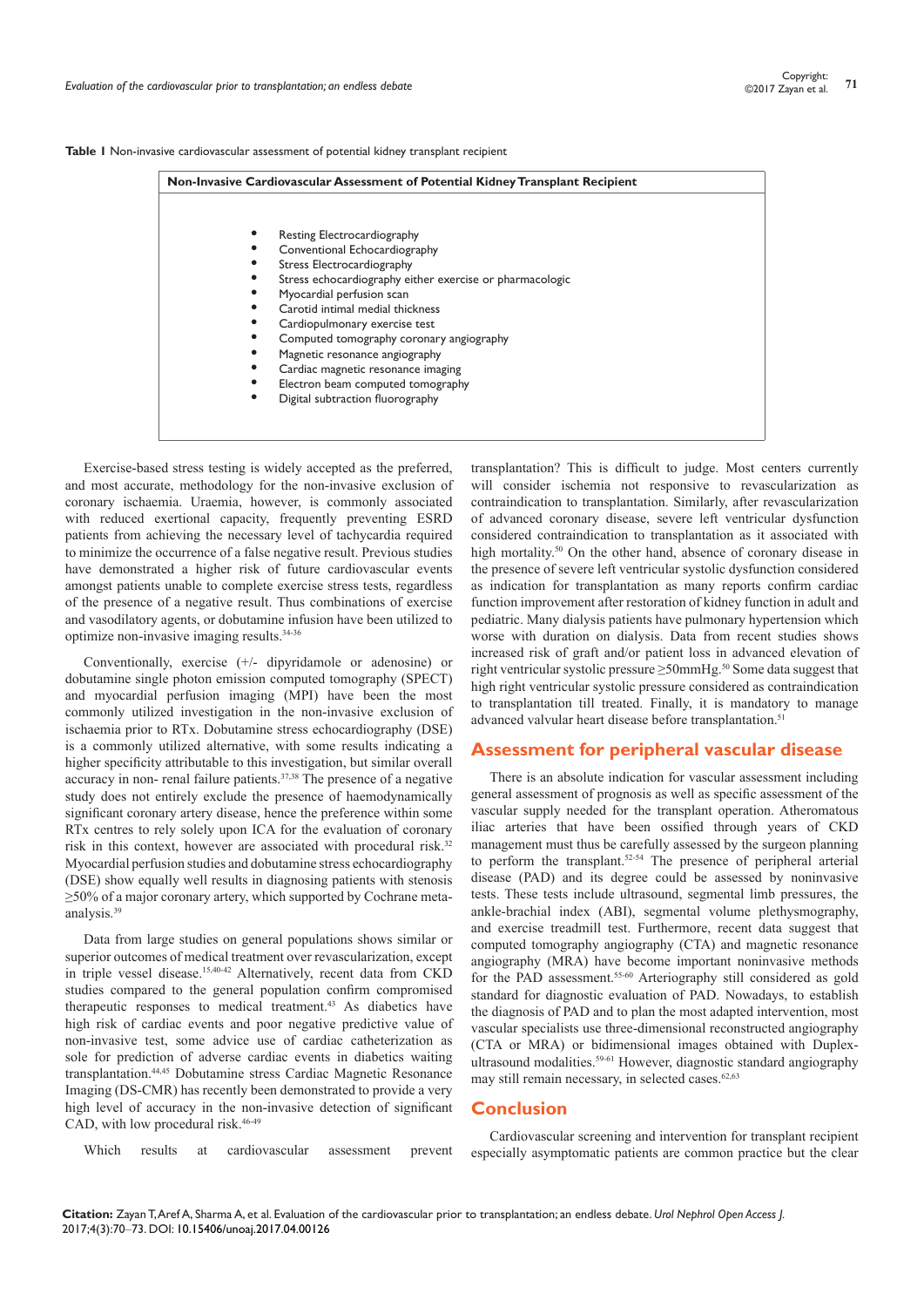benefits of these interventions still questionable. Large Randomized controlled trial is needed to clearly define the risk/benefit of the current practice.

### **References**

- 1. [Tonelli M, Wiebe N, Knoll G, et al. Systematic review: kidney](https://www.ncbi.nlm.nih.gov/pubmed/21883901)  [transplantation compared with dialysis in clinically relevant outcomes.](https://www.ncbi.nlm.nih.gov/pubmed/21883901)  *Am J Transplant*[. 2011;11\(10\):2093‒2109.](https://www.ncbi.nlm.nih.gov/pubmed/21883901)
- 2. [Aakhus S, Dahl K, Wideroe TE. Cardiovascular morbidity and](https://academic.oup.com/ndt/article/14/3/648/1849995/Cardiovascular-morbidity-and-risk-factors-in-renal)  [risk factors in renal transplant patients.](https://academic.oup.com/ndt/article/14/3/648/1849995/Cardiovascular-morbidity-and-risk-factors-in-renal) *Nephrol Dial Transplant*. [1999;14\(3\):648‒654.](https://academic.oup.com/ndt/article/14/3/648/1849995/Cardiovascular-morbidity-and-risk-factors-in-renal)
- 3. [Oniscu GC, Brown H, Forsythe JL. Impact of cadaveric renal](https://www.ncbi.nlm.nih.gov/labs/articles/15857921/)  [transplantation on survival in patients listed for transplantation.](https://www.ncbi.nlm.nih.gov/labs/articles/15857921/) *J Am Soc Nephrol*[. 2005;16\(6\):1859‒1865.](https://www.ncbi.nlm.nih.gov/labs/articles/15857921/)
- 4. [Rabbat CG, Thorpe KE, Russell JD, et al. Comparison of mortality risk](https://www.ncbi.nlm.nih.gov/pubmed/10770970)  [for dialysis patients and cadaveric first renal transplant recipients in](https://www.ncbi.nlm.nih.gov/pubmed/10770970)  Ontario, Canada. *J Am Soc Nephrol.* [2000;11\(5\):917‒922.](https://www.ncbi.nlm.nih.gov/pubmed/10770970)
- 5. [Schnuelle P, Lorenz D, Trede M, et al. Impact of renal cadaveric](https://www.ncbi.nlm.nih.gov/pubmed/9808102)  [transplantation on survival in end-stage renal failure: evidence for](https://www.ncbi.nlm.nih.gov/pubmed/9808102)  [reduced mortality risk compared with hemodialysis during long-term](https://www.ncbi.nlm.nih.gov/pubmed/9808102)  follow-up. *J Am Soc Nephrol*[. 1998;9\(11\):2135‒2141.](https://www.ncbi.nlm.nih.gov/pubmed/9808102)
- 6. [Shrestha A, Basarab-Horwath C, McKane W, et al. Quality of life](https://www.ncbi.nlm.nih.gov/pubmed/20657513)  [following live donor renal transplantation: A single center experience.](https://www.ncbi.nlm.nih.gov/pubmed/20657513)  *Ann Transplant*[. 2010;15\(2\):5‒10.](https://www.ncbi.nlm.nih.gov/pubmed/20657513)
- 7. [Tomasz W, Piotr S. A trial of objective comparison of quality of life](https://www.ncbi.nlm.nih.gov/pubmed/14626576)  [between chronic renal failure patients treated with hemodialysis and](https://www.ncbi.nlm.nih.gov/pubmed/14626576)  [renal transplantation.](https://www.ncbi.nlm.nih.gov/pubmed/14626576) *Ann Transplant*. 2003;8(2): 47-53.
- 8. [Gill JS, Ma I, Landsberg D, et al. Cardiovascular events and investigation](https://www.ncbi.nlm.nih.gov/pubmed/15689406)  [in patients who are awaiting cadaveric kidney transplantation.](https://www.ncbi.nlm.nih.gov/pubmed/15689406) *J Am Soc Nephrol*[. 2005;16\(3\):808‒816.](https://www.ncbi.nlm.nih.gov/pubmed/15689406)
- 9. [Ojo AO, Hanson JA, Meier-Kriesche H, et al. Survival in recipients of](https://www.ncbi.nlm.nih.gov/pubmed/11181808)  [marginal cadaveric donor kidneys compared with other recipients and](https://www.ncbi.nlm.nih.gov/pubmed/11181808)  [wait-listed transplant candidates.](https://www.ncbi.nlm.nih.gov/pubmed/11181808) *JAm Soc Nephrol*. 2001;12(3):589-597.
- 10. [Ritz E, Schwenger V, Wiesel M, et al. Atherosclerotic complications](https://www.ncbi.nlm.nih.gov/pubmed/11111954)  [after renal transplantation.](https://www.ncbi.nlm.nih.gov/pubmed/11111954) *Transpl Int*. 2000;13 Suppl 1:S14‒19.
- 11. [Karthikeyan V, Ananthasubramaniam K. Coronary risk assessment and](https://www.ncbi.nlm.nih.gov/pubmed/20676276)  [management options in chronic kidney disease patients prior to kidney](https://www.ncbi.nlm.nih.gov/pubmed/20676276)  transplantation. *Curr Cardiol Rev.* 2009;5(3):177-186.
- 12. [Gaston RS, Basadonna G, Cosio FG, et al. Transplantation in the diabetic](https://www.ncbi.nlm.nih.gov/pubmed/15332226)  [patient with advanced chronic kidney disease: a task force report.](https://www.ncbi.nlm.nih.gov/pubmed/15332226) *Am J Kidney Dis*[. 2004;44\(3\):529‒542.](https://www.ncbi.nlm.nih.gov/pubmed/15332226)
- 13. [Danovitch GM, Hariharan S, Pirsch JD, et al. Management of the](https://www.ncbi.nlm.nih.gov/pubmed/11805184)  [waiting list for cadaveric kidney transplants: report of a survey and](https://www.ncbi.nlm.nih.gov/pubmed/11805184)  [recommendations by the Clinical Practice Guidelines Committee](https://www.ncbi.nlm.nih.gov/pubmed/11805184)  [of the American Society of Transplantation.](https://www.ncbi.nlm.nih.gov/pubmed/11805184) *J Am Soc Nephrol*. [2002;13\(2\):528‒535.](https://www.ncbi.nlm.nih.gov/pubmed/11805184)
- 14. [Knoll G, Cockfield S, Blydt-Hansen T, Baran D, Kiberd B, et al.](https://www.ncbi.nlm.nih.gov/pubmed/16275969/)  [Canadian Society of Transplantation: consensus guidelines on eligibility](https://www.ncbi.nlm.nih.gov/pubmed/16275969/)  [for kidney transplantation.](https://www.ncbi.nlm.nih.gov/pubmed/16275969/) *CMAJ*. 2005;173(10):S1-25.
- 15. [Pilmore H. Cardiac assessment for renal transplantation.](https://www.ncbi.nlm.nih.gov/pubmed/16539621) *Am J Transplant*[. 2006;6\(4\):659‒665.](https://www.ncbi.nlm.nih.gov/pubmed/16539621)
- 16. [Kasiske BL, Israni AK, Snyder JJ, et al. Design considerations and](https://www.ncbi.nlm.nih.gov/pubmed/21411203)  [feasibility for a clinical trial to examine coronary screening before](https://www.ncbi.nlm.nih.gov/pubmed/21411203)  [kidney transplantation \(COST\).](https://www.ncbi.nlm.nih.gov/pubmed/21411203) Am J Kidney Dis. 2011;57(6):908-916.
- 17. [Friedman SE, Palac RT, Zlotnick DM, et al. A call to action: variability](https://www.ncbi.nlm.nih.gov/pubmed/21511835)  [in guidelines for cardiac evaluation before renal transplantation.](https://www.ncbi.nlm.nih.gov/pubmed/21511835) *Clin J Am Soc Nephrol.* 2011;6(5):1185-1191.
- 18. [Fleisher LA, Beckman JA, Brown KA, et al. ACC/AHA 2007 guidelines on](https://www.ncbi.nlm.nih.gov/pubmed/17901357)  [perioperative cardiovascular evaluation and care for noncardiac surgery:](https://www.ncbi.nlm.nih.gov/pubmed/17901357)  [executive summary: a report of the American College of Cardiology/](https://www.ncbi.nlm.nih.gov/pubmed/17901357) [American Heart Association task force on practice guidelines \(writing](https://www.ncbi.nlm.nih.gov/pubmed/17901357)  [committee to revise the 2002 guidelines on perioperative cardiovascular](https://www.ncbi.nlm.nih.gov/pubmed/17901357)  [evaluation for noncardiac surgery\): developed in collaboration with](https://www.ncbi.nlm.nih.gov/pubmed/17901357)  [the American Society of Echocardiography, American Society of](https://www.ncbi.nlm.nih.gov/pubmed/17901357)  [Nuclear Cardiology, Heart Rhythm Society, Society of Cardiovascular](https://www.ncbi.nlm.nih.gov/pubmed/17901357)  [Anesthesiologists, Society for Cardiovascular Angiography and](https://www.ncbi.nlm.nih.gov/pubmed/17901357)  [Interventions, Society for Vascular Medicine and Biology, and Society](https://www.ncbi.nlm.nih.gov/pubmed/17901357)  for Vascular Surgery. Circulation. 2007;116(17):1971-1996.
- 19. [K/DOQI Workgroup. Kidney Disease Outcomes Quality Initiative. K/](https://www.ncbi.nlm.nih.gov/pubmed/15806502) [DOQI clinical practice guidelines for cardiovascular disease in dialysis](https://www.ncbi.nlm.nih.gov/pubmed/15806502)  patients. *Am J Kidney Dis*[. 2005;45\(4 Suppl 3\):S1‒S153.](https://www.ncbi.nlm.nih.gov/pubmed/15806502)
- 20. [Abbud-Filho M, Adams PL, Alberu J, et al. A report of the Lisbon](https://www.ncbi.nlm.nih.gov/pubmed/17452912)  [conference on the care of the kidney transplant recipient.](https://www.ncbi.nlm.nih.gov/pubmed/17452912) *Transplantation*. [2007;83\(8 Suppl\):S1‒S22.](https://www.ncbi.nlm.nih.gov/pubmed/17452912)
- 21. [Friedman SE, Palac RT, Zlotnick DM, et al. A call to action: variability](https://www.ncbi.nlm.nih.gov/pubmed/21511835)  [in guidelines for cardiac evaluation before renal transplantation.](https://www.ncbi.nlm.nih.gov/pubmed/21511835) *Clin J Am Soc Nephrol*[. 2011;6\(5\):1185‒1191.](https://www.ncbi.nlm.nih.gov/pubmed/21511835)
- 22. [De Lima JJ, Sabbaga E, Vieira ML, et al. Coronary angiography is the](https://www.ncbi.nlm.nih.gov/pubmed/12913060)  [best predictor of events in renal transplant candidates compared with](https://www.ncbi.nlm.nih.gov/pubmed/12913060)  noninvasive testing. *Hypertension*. 2003;42(3):263-268.
- 23. [Kahn MR, Fallahi A, Kim MC, et al. Coronary artery disease in a](https://www.ncbi.nlm.nih.gov/pubmed/21920018)  [large renal transplant population: implications for management.](https://www.ncbi.nlm.nih.gov/pubmed/21920018) *Am J Transplant*[. 2011;11\(12\):2665‒2674.](https://www.ncbi.nlm.nih.gov/pubmed/21920018)
- 24. [Hickson LJ, Cosio FG, El-Zoghby ZM, et al. Survival of patients on](https://www.ncbi.nlm.nih.gov/pubmed/18785956)  [the kidney transplant wait list: relationship to cardiac troponin T.](https://www.ncbi.nlm.nih.gov/pubmed/18785956) *Am J Transplant*[. 2008;8\(11\):2352‒2359.](https://www.ncbi.nlm.nih.gov/pubmed/18785956)
- 25. [de Mattos AM, Siedlecki A, Gaston RS, et al. Systolic dysfunction](https://www.ncbi.nlm.nih.gov/pubmed/18369087/)  [portends increased mortality among those waiting for renal transplant.](https://www.ncbi.nlm.nih.gov/pubmed/18369087/) *J Am Soc Nephrol*[. 2008;19\(6\):1191‒1196.](https://www.ncbi.nlm.nih.gov/pubmed/18369087/)
- 26. [Sharma R, Pellerin D, Gaze DC, et al. Dobutamine stress](https://www.ncbi.nlm.nih.gov/pubmed/16030034)  [echocardiography and the resting but not exercise electrocardiograph](https://www.ncbi.nlm.nih.gov/pubmed/16030034)  [predict severe coronary artery disease in renal transplant candidates.](https://www.ncbi.nlm.nih.gov/pubmed/16030034)  *[Nephrol Dial Transplant.](https://www.ncbi.nlm.nih.gov/pubmed/16030034)* 2005;20(10):2207‒2214.
- 27. [Sharma R, Pellerin D, Gaze DC, et al. Dobutamine stress](https://academic.oup.com/ehjcimaging/article/6/5/327/2397662/Dobutamine-stress-echocardiography-and-cardiac)  [echocardiography and cardiac troponin T for the detection of significant](https://academic.oup.com/ehjcimaging/article/6/5/327/2397662/Dobutamine-stress-echocardiography-and-cardiac)  [coronary artery disease and predicting outcome in renal transplant](https://academic.oup.com/ehjcimaging/article/6/5/327/2397662/Dobutamine-stress-echocardiography-and-cardiac)  candidates. *Eur J Echocardiogr*[. 2005;6\(5\): 327‒335.](https://academic.oup.com/ehjcimaging/article/6/5/327/2397662/Dobutamine-stress-echocardiography-and-cardiac)
- 28. [Braun WE, Phillips DF, Vidt DG, et al. Coronary artery disease](https://www.ncbi.nlm.nih.gov/pubmed/6375027)  [in 100 diabetics with end-stage renal failure.](https://www.ncbi.nlm.nih.gov/pubmed/6375027) *Transplant Proc*. [1984;16:603‒607.](https://www.ncbi.nlm.nih.gov/pubmed/6375027)
- 29. [Margolis JR, Kannel WS, Feinleib M, et al. Clinical features of](https://www.ncbi.nlm.nih.gov/pubmed/4713110)  [unrecognized myocardial infarction--silent and symptomatic. Eighteen](https://www.ncbi.nlm.nih.gov/pubmed/4713110)[year follow-up: The Framingham study.](https://www.ncbi.nlm.nih.gov/pubmed/4713110) *Am J Cardiol*. 32(1):1–7.
- 30. [Rostand SG, Kirk KA, Rutsky EA. The epidemiology of coronary](https://www.ncbi.nlm.nih.gov/pubmed/3568669)  [artery disease in patients on maintenance hemodialysis: implications for](https://www.ncbi.nlm.nih.gov/pubmed/3568669)  management. *Contrib Nephrol*. 1986;52:34-41.
- 31. [Bart BA, Cen YY, Hendel RC, et al. Comparison of dobutamine](https://www.ncbi.nlm.nih.gov/pubmed/19308650)  [stress echocardiography, dobutamine SPECT, and adenosine SPECT](https://www.ncbi.nlm.nih.gov/pubmed/19308650)  [myocardial perfusion imaging in patients with end- stage renal disease.](https://www.ncbi.nlm.nih.gov/pubmed/19308650)  *J Nucl Cardiol*[. 2009;16\(4\):507‒515.](https://www.ncbi.nlm.nih.gov/pubmed/19308650)
- 32. [Enkiri SA, Taylor AM, Keeley EC, et al. Coronary angiography is a better](https://www.ncbi.nlm.nih.gov/pubmed/20518007/)  [predictor of mortality than non-invasive testing in patients evaluated for](https://www.ncbi.nlm.nih.gov/pubmed/20518007/)  renal transplantation. *Catheter Cardiovasc Interv.* 2010;76(6):795-801.
- 33. [Gowdak LH, de Paula FJ, Cesar LA, et al. Screening for significant](https://www.ncbi.nlm.nih.gov/pubmed/17925609)  [coronary artery disease in high- risk renal transplant candidates.](https://www.ncbi.nlm.nih.gov/pubmed/17925609) *Coron Artery Dis*[. 2007;18\(7\):553‒558.](https://www.ncbi.nlm.nih.gov/pubmed/17925609)